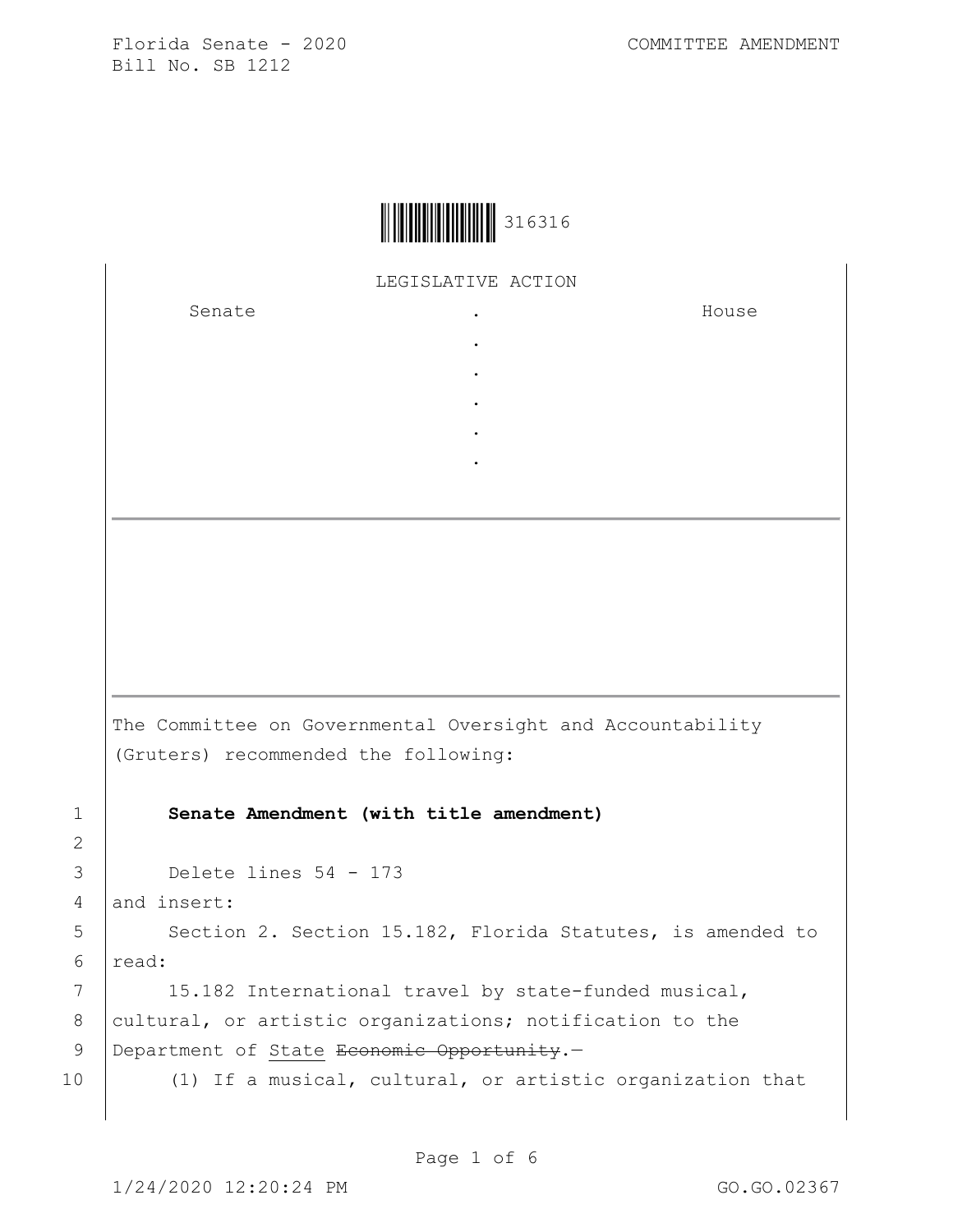

11 receives state funding is traveling internationally for a 12 presentation, performance, or other significant public viewing, 13 including an organization associated with a college or 14 university, such organization shall notify the Department of 15 State Economic Opportunity in writing of its intentions to 16  $|$ travel, together with the date, time, and location of each 17 | appearance. The notice shall be provided to the department at 18 least 30 days prior to the date the international travel is to 19 commence or, when an intention to travel internationally is not 20 formed at least 30 days in advance of the date the travel is to 21 commence, as soon as feasible after forming such travel 22 intention. The department shall take an active role in informing 23 such artistic organizations of the responsibility to provide 24 notice of international travel intentions.

25 (2) The Department of State Economic Opportunity, in 26 conjunction with the Department of Economic Opportunity and 27 Enterprise Florida, Inc., shall act as an intermediary between 28 performing musical, cultural, and artistic organizations and 29 Florida businesses to encourage and coordinate joint 30 undertakings. Such coordination may include, but is not limited  $31$  to, encouraging business and industry to sponsor cultural 32 events, assistance with travel of such organizations, and 33 coordinating travel schedules of cultural performance groups and 34 international trade missions.

 $35$   $(3)$  An organization shall provide the notification to the 36 Department of State required by this section at least 30 days 37 before the date the international travel is to commence or, when  $38$  an intention to travel internationally is not formed at least  $30$ 39 days in advance of the date the travel is to commence, as soon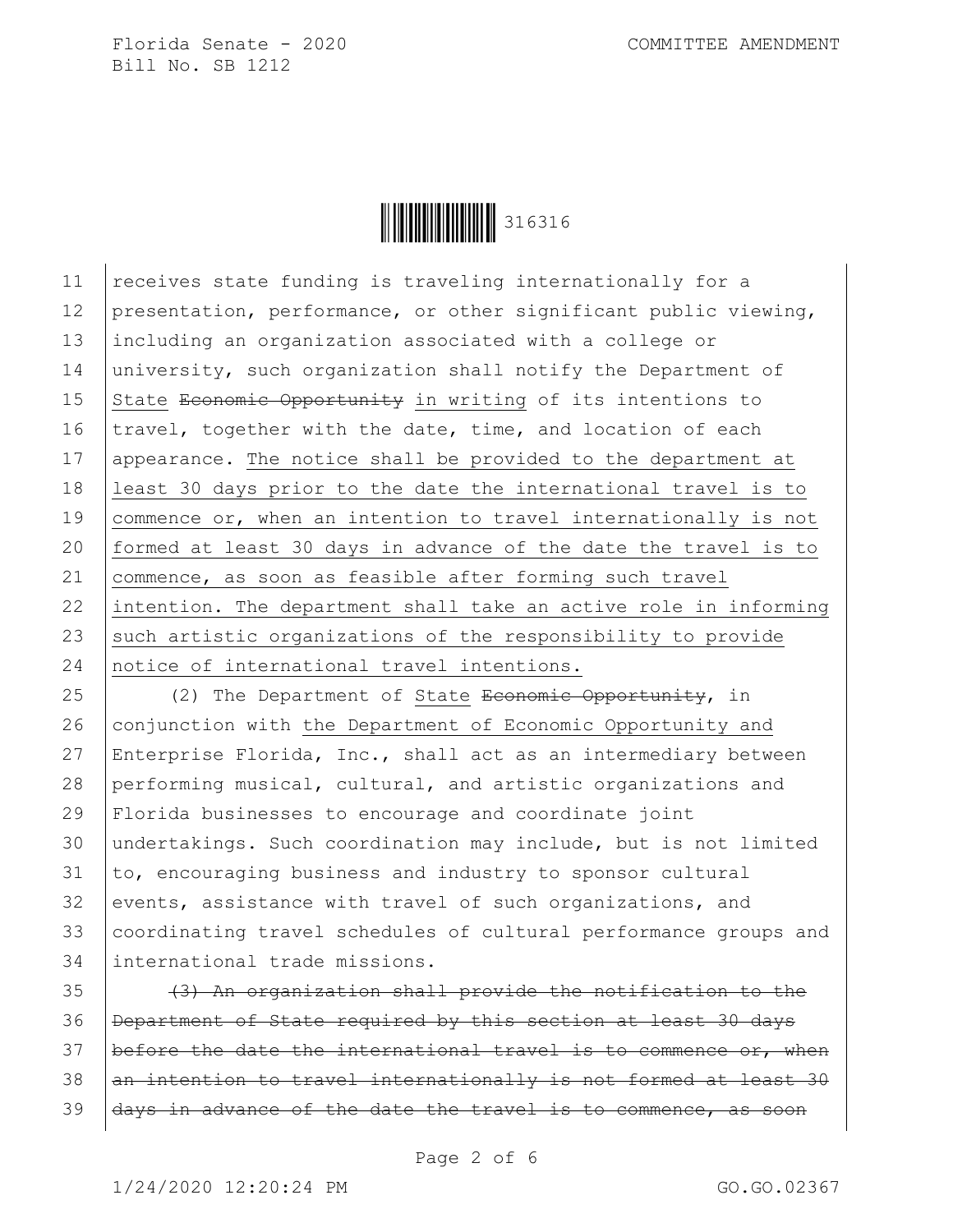Ì316316!Î316316

 $40$  as feasible after forming such travel intention. The Department 41 of State shall take an active role in informing such groups of 42  $\theta$  the responsibility to notify the department of travel 43 | intentions. 44 Section 3. Paragraphs (c) and (d) of subsection (2) and 45 subsection (3) of section 288.816, Florida Statutes, are amended 46  $\vert$  to read: 47 288.816 Intergovernmental relations.— 48 (2) The state protocol officer shall be responsible for all 49 consular relations between the state and all foreign governments 50 doing business in Florida. The state protocol officer shall 51 monitor United States laws and directives to ensure that all 52 federal treaties regarding foreign privileges and immunities are 53 properly observed. The state protocol officer shall: 54 (c) Issue certificates to such foreign governmental 55 **officials after verification pursuant to proper investigations** 56 Ehrough United States Department of State sources and the 57 appropriate foreign government. 58 (d) Verify entitlement to sales and use tax exemptions 59 pursuant to United States Department of State guidelines and 60 identification methods. 61  $(3)$  The state protocol officer may shall operate the sister 62  $\left|$  eity and sister state program and establish such new programs as 63 | needed to further global understanding through the interchange 64 of people, ideas, and culture between Florida and the world. To 65 accomplish this purpose, the state protocol officer shall have 66 | the power and authority to: 67 (a) Coordinate and carry out activities designed to  $68$  encourage the state and its subdivisions to participate in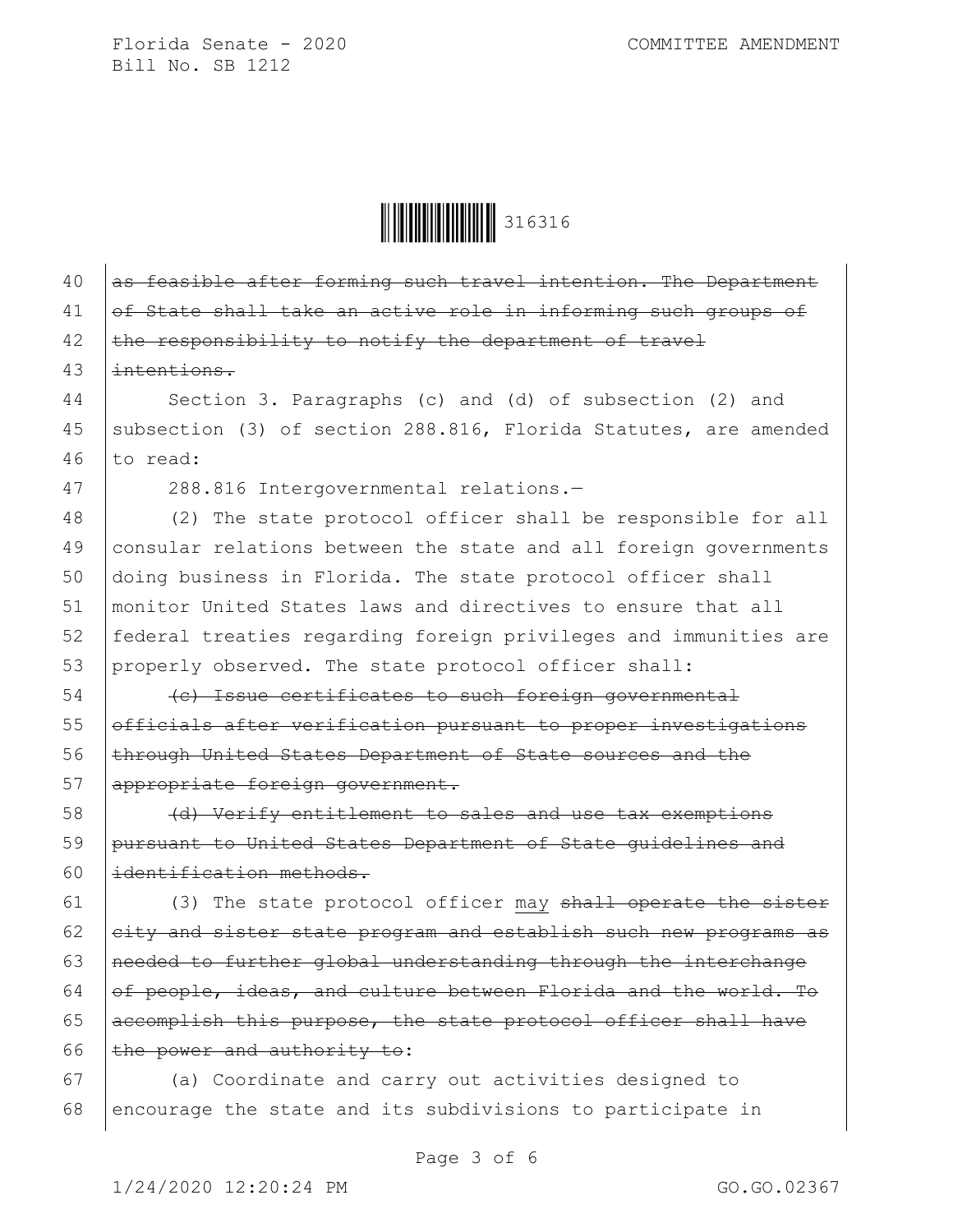Ì316316!Î316316

69 sister city and sister state affiliations with foreign countries 70 and their subdivisions. Such activities may include a State of 71 Florida sister cities conference.

 (b) Encourage cooperation with and disseminate information pertaining to the Sister Cities International Program and any other program whose object is to promote linkages with foreign countries and their subdivisions.

76 (c) Maximize any aid available from all levels of 77 government, public and private agencies, and other entities to 78 facilitate such activities.

79 (d) Establish a viable system of registration for sister 80 eity and sister state affiliations between the state and foreign 81 eountries and their subdivisions. Such system shall include a 82 | method to determine that sufficient ties are properly 83 established as well as a method to supervise how these ties are 84 maintained.

85 (e) Maintain a current and accurate listing of all such 86 affiliations. Sister city affiliations shall not be discouraged 87 between the state and any country specified in s.  $620(f)(1)$  of 88 the federal Foreign Assistance Act of 1961, as amended, with 89  $\frac{1}{2}$  whom the United States is currently conducting diplomatic 90 relations unless a mandate from the United States Government 91 expressly prohibits such affiliations.

92 Section 4. Section 288.8165, Florida Statutes, is created 93  $\vert$  to read:

94 | 288.8165 Citizen support organizations.-

95 (1) CITIZEN SUPPORT ORGANIZATIONS.—The Department of State 96 | may authorize the establishment of citizen support organizations 97  $\vert$  to provide assistance, funding, and promotional support for the

Page 4 of 6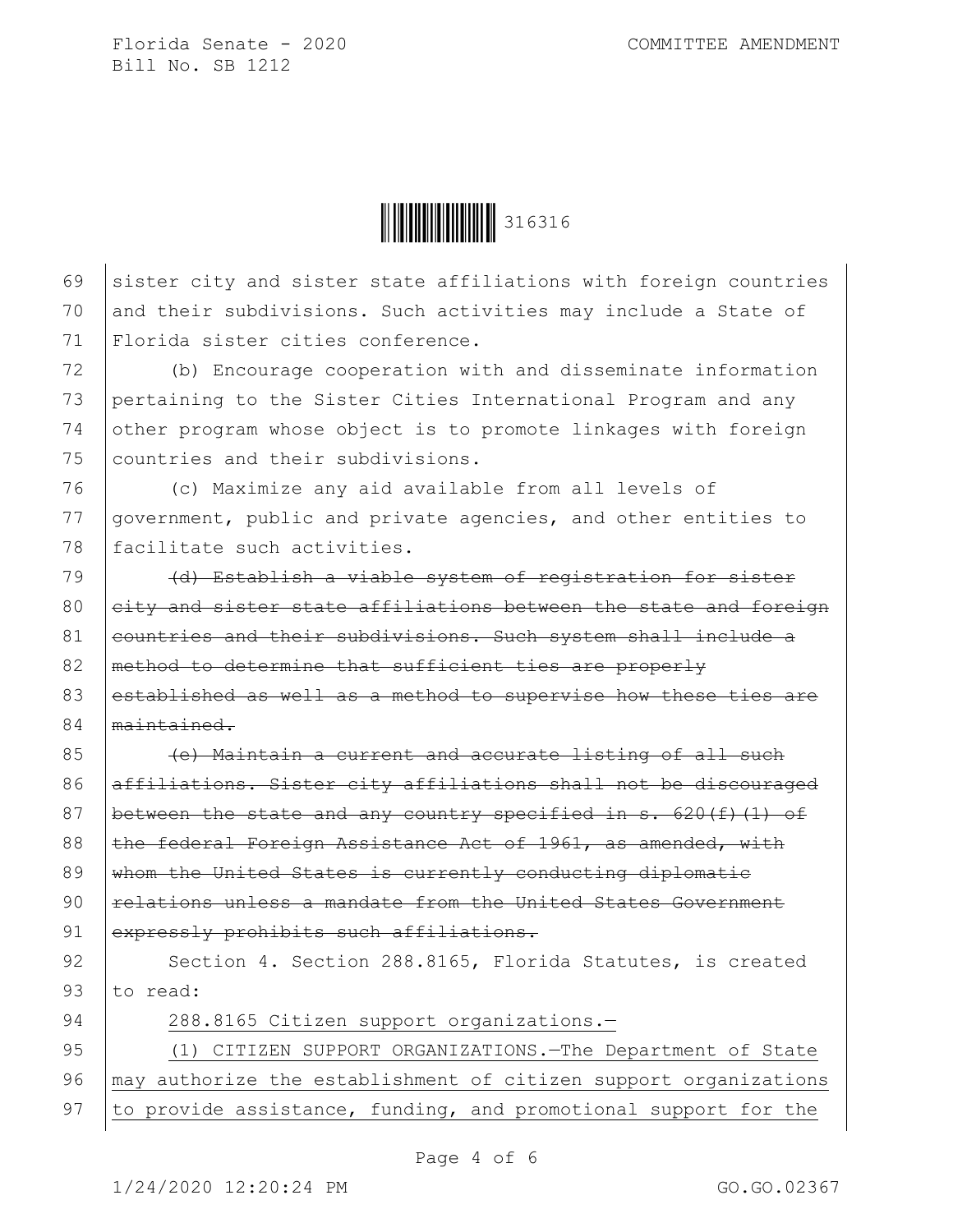Ì316316!Î316316

98 intergovernmental programs of the department. For the purposes 99 of this section, a "citizen support organization" means an 100 | organization which: 101 (a) Is a Florida corporation not for profit incorporated 102 under chapter 617 and approved by the Department of State. 103 (b) Is organized and operated to conduct programs and 104 activities; raise funds; request and receive grants, gifts, and 105 bequests of money; acquire, receive, hold, invest, and 106 administer, in its own name, securities, funds, or real or 107 personal property; and make expenditures for the benefit of the 108 intergovernmental programs of the department; except that such 109 organization may not receive funds from the department by grant 110  $\vert$  or gift unless specifically authorized by the Legislature. If 111 the citizen support organization by contract provides fiscal and 112 administrative services to the department for a grant or program 113 that benefits the intergovernmental programs of the department, 114 the organization may be reimbursed or compensated for such 115 services by the department if the services are a direct benefit 116 to the intergovernmental programs of the department. 117 (c) The department has determined to be consistent with the 118 goals of the intergovernmental programs of the department and in 119 the best interests of the state. 120 (d) Is approved in writing by the department to operate for 121 the benefit of the intergovernmental programs of the department. 122  $\vert$  Such approval must be stated in a letter of agreement from the 123 Secretary of State. 124 (2) USE OF ADMINISTRATIVE SERVICES AND PROPERTY. 125 (a) The department may permit a citizen support 126 | organization to use department property, facilities, and